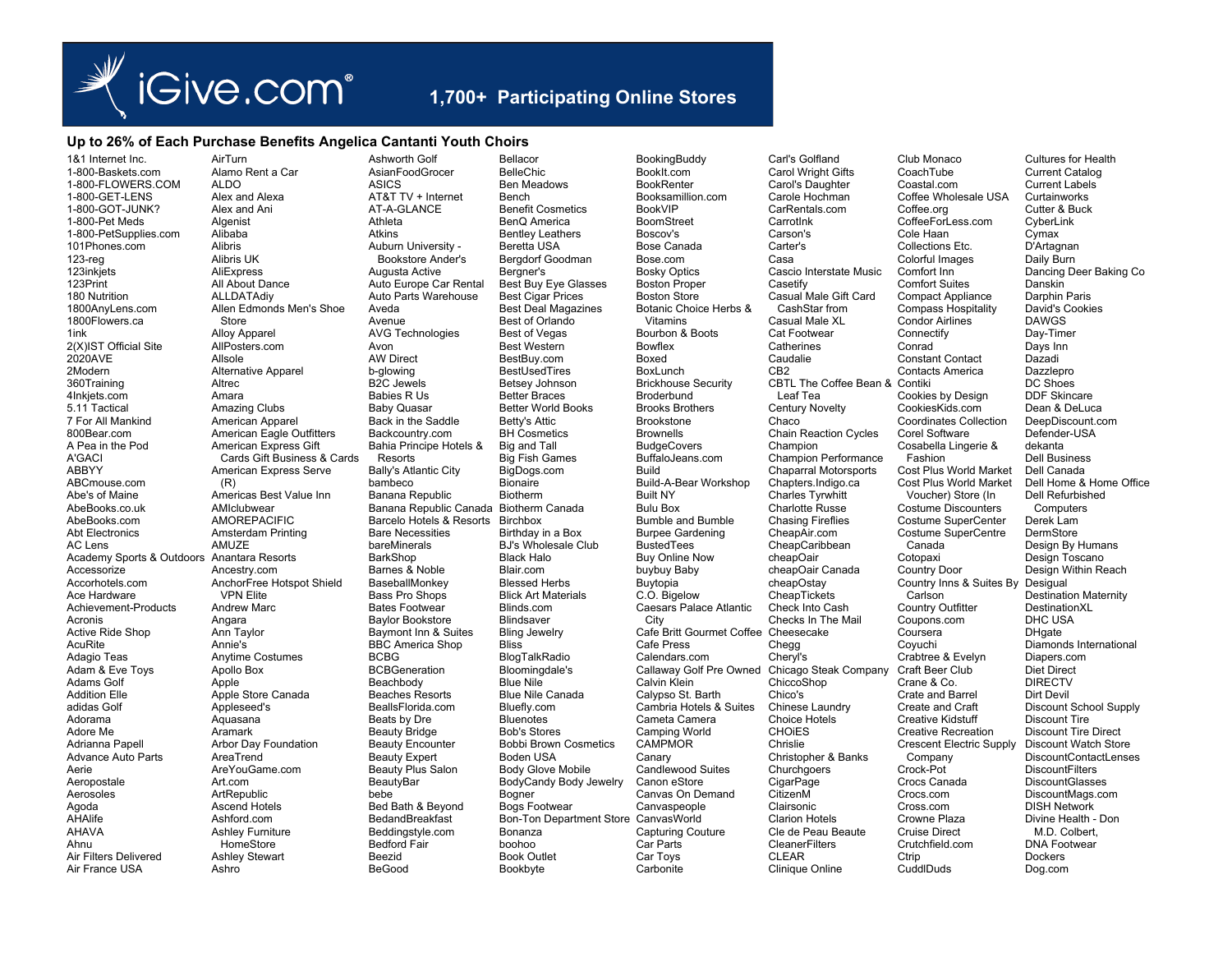DogBreedStore.com Doheny's Water Warehouse Especially Yours Dolce Vita Dollar General Dollar Rent A Car Dollar Shave Club DollarDays.com Domain.com Dooney & Bourke Dorco USA Dorothy Perkins Dotster DoubleTree by Hilton DownPour Audio Books Dr. Fuhrman Dr. Leonard's Healthcare Draper's & Damon's Dream Products DressBarn DrJays.com Duncraft.com Durango Boots Dusit International DX Dylan's Candy Bar Dynamite Clothing E-File e.l.f. (Eyes Lips Face) Eagle Creek Eastbay Easton Easy Comforts Easy Spirit EasyClickTravel.com EasyToBook eBags.com eBooks eCampus Econo Lodge Eddie Bauer Effy Jewelry eFollett eFoodsDirect Elder-Beerman ELECTRIC ElectricFireplacesDirect Electrohome Elizabeth Arden Ella Moss ELOQUII eLuxurySupply Embassy Suites Embroidery Online eMeals, Inc. Emedco Empire Today EmpireCovers **EmpirePatio** Encore Enterprise Rent-A-Car Entertainment Books Entirely Pets ESET eSigns

Estella

Etsy Eurail

Evans

Fab

Fanzz

FILA

Fiverr

eSmartTax EssayEdge Estee Lauder **Esurance** Etihad Airways Europcar Eve's Addiction Even Hotels EventDecorDirect eWatches Executive Essentials ExOfficio - Adventure Clothes Travel EXPANSYS US Expedia.ca Expedia.com Experian Consumer Services Experience Days Exposures Online EXPRESS Extended Stay Hotels Eyeconic EZ Prints Fabric.com FactoryOutletStore FairwayStyles Family Christian Stores Free Country Famous Footwear Fandango Fannie May Candies Fans With Pride Fare Buzz Faucet **FaucetDirect** FauxPanels FauxWoodBeams **FeaturedRentals** FedEx Office Ferrari Store Ferret.com Field Supply **FilterEasy** Filthy Fragrance Fingerhut Fisher-Price Fishwest Fit & Fresh FitFlop Five Four Club Fleet Feet FlexShopper FlightHub Florida State University Gempler's Bookstore Bill's - Florida State University Bookstore Florists.com Flowers Florsheim Florsheim Canada Flower Delivery Express Flower Shopping Flowers Fast Fluance Flying Noodle folica.com Folli Follie Food Insurance Food Network Store FoodSaver Footlocker.com Footwear etc. FOREO Forever 21 Forever 21 Canada Forzieri.com FOSSIL Fotolia **Fracture** FragranceNet.com **Fragrance**X Frame Boutique FramesDirect.com Franco Sarto Frank & Oak Franklin Covey Franklin Covey Canada Fred Meyer Jewelers Free Fly Free Logo Services FreedomPop FreedomVoice French Connection French Connection Canada French Toast From You Flowers Fruit Bouquets Fruits & Passion FSA Store FTD.ca FTD.com Full of Life fye G by GUESS Gaiam Gallery Direct GameFly GameStop.com Gander Mountain Gap Canada Gap.com Garage Gardener's Supply Company **GearBest** GelPro Gemnation Luxury Watches Gemvara

Georgia Boot **Gettington Getzs** Gevalia **GiftCards** GiftCertificates.com Gifted Living GiftsForYouNow giggle Gilt City Gilt Groupe Ginny's Catalog Giorgio Armani Beauty GlamGlow Glamulet GlassesShop GlassesUSA Global Sugar Art **GlobeIn** GLOBO Shoes GNC Store Go Daddy Goal Zero **GoalieMonkey** Godiva Chocolatier Goedeker's Gold Medal Wine Club Gold Violin Goldstar GolfEtail Golfsmith Good Sam Roadside Assistance Good Sam TravelAssist Gordons Jewelers Gourmesso GourmetGiftBaskets.com HockeyMonkey GoVacuum Grace and Lace GradShop GrandeLASH-MD Graze **GreekGear** Green Man Gaming Groopdealz Groupon Grow Gorgeous GUESS Factory GUESS.com GUESSkids Guitar Center GUM Brands Gunnar Optiks H<sub>10</sub> Hotels H2O Plus Haband Haggar HairExtensionSale Hallmark eCards Halloween Express Hammes Notre Dame Bookstore Hampton **Handlesets** 

Handy Hanes Hanna Andersson Hansen Wholesale Happy Socks Harmon Face Values Harrah's Atlantic City Harrah's Las Vegas Harry & David Hartmann Hatley Hawaiian Airlines Hawthorn Suites Hayneedle HDIS Headline Shirts Health Resources Health-o-Meter Health-o-Meter Nuyu Healthy Directions **HearthSong** Heels Hello Direct Helmut Lang Helzberg Diamonds Henri Bendel Herberger's HerRoom Herve Leger **HiFX** High Sierra Highlights.com Hilton Garden Inn Hilton Hotels & Resorts HisRoom HobbyTron Holabird Sports Holiday Inn Holiday Inn Express Holloway Sportswear Holmes Home Chef HomeClick.com Homewood Suites by Hilton J!NX Hoover Horizon Fitness HORNE Horse.com Hot Topic Hotel Indigo Hotels.com HotelsClick HotelWiz Hotter Shoes Hotwire House of Holland Howard Johnson Hoyle HP Home HQhair HRdirect HS Sweden **HSAstore** 

**HSN** Hudson Jeans Hudson Reed Hudson's Bay Hush Puppies Ibis IBoats ICE.com IceJerseys.com Iceland Health ideel.com Igloo igourmet.com Illume Candles ILoveDooney In The Swim Incoco Incorporate IngramSpark **InkCartridges** Insight Vacations Intego Mac Software Intelligent Blends InterContinental Hotels & Resorts InterContinental Hotels Group International Palms Resort Oceanfront International Wine of the Club Month Interweave Store Intuit Quickbooks Canada Kelly Wearstler iolo technologies iPage iRobot Irv's Luggage iSave.com iSeeMe Isharya IslandSurf iSmartAlarm Isotonix IWOOT J.Jill Jack Rogers Jack Russell Paris Jack Spade Jack Wills JackThreads Jag Jeans James Perse Jane Jans Jared The Galleria of Jewelry Jawbone **JCPenney JCWhitney** Jeffers Pet Jelly Belly Jet Jetsetter

Jeulia Jewelry Jewelry.com **JewelScent** Jildor Shoes Jo Malone London Joann.com JOE'S Joe's New Balance Outlet John Hardy Jewelry John Varvatos Johnston & Murphy JollyChic JosABank.com Joseph Joseph Joules US Journelle Journeys Joyus Juice Beauty Juicy Couture **JunoActive** Just Fab Just My Size Justice Kaplan Test Prep Karen Millen Kat Von D Beauty Kate Somerville Skincare Kay Jewelers Keds Keepsake Needle Arts Keepsake Quilting Kelly's Running Warehouse Liberty Tax Kelty Kenneth Cole Kensington Kerastase Kerastase Canada Keurig **KicksUSA** Kids Footlocker Kiehl's Kiehl's Canada KingofPop Kipling Klipsch Kmart Knife Country USA Knights Inn Knock Knock Kobo Kohl's Kole Imports Komarov, Inc. Koral L'Equipeur L'Occitane L'Occitane Canada L.L.Bean La Mer Lab Series LaCoste Canada Lacrosse Monkey

Lacrosse.com Lady Foot Locker Laithwaite's Wine Lakeside Collection LAMPS PLUS Lancome Lancome Canada Landry's Gift Card from CashStar Lands' End LaneBryant.com LANG Last Call by Neiman Marcus Laura LAX World LE CHATEAU Le Creuset Le Mystere Learning Resources Lebua Hotels & Resorts Leef LELO Lenovo (Canada) Lenovo US Lenox Lens.com LensMart LensPure Levi's Lexington by Vantage LexMod Liberty Mutual Insurance Lids.ca Lids.com Life is Good LifeProof LifeStraw LifeStride Lifetime Sterling LighTake Lighter Side Lighting By Gregory **LightingDirect LightInTheBox** Lilla P Lillian Vernon Limoges Jewelry Lindt Chocolates Linen Chest **LinensBargains LinenSource** Links of London Lisa Hoffman Beauty LittleMissMatched Littman Jewelers Living Proof LivingSocial **LoanBvPhone** Lobster Gram LOFT LogoSportswear Lola Getts

LOLShirts MetalMulisha Naturalizer OnlineShoes.com Personalabs Public Desire Rocky Boot ShoeMetro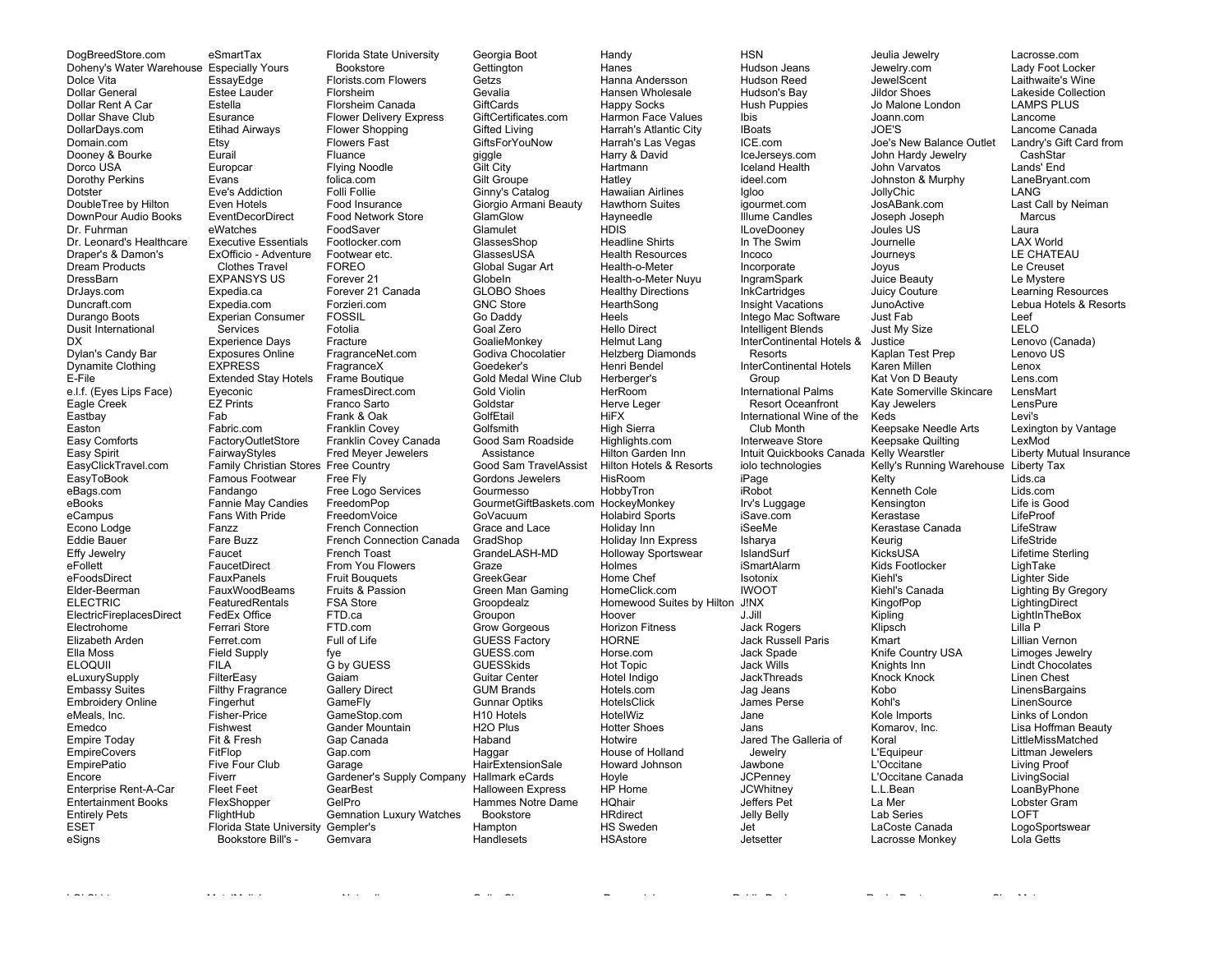LOLShirts Lookfantastic LooneyTunes ClickN READ MiaDonna Phonics Loot Crate Lord & Taylor Lorex Technology Lorna Jane Lou & Grey Loveivy LTD Commodities LuckyVitamin.com Lugz Luisa Via Roma Lumber Liquidators Lumens LuminAID Lumo BodyTech LuxeDH Luxury Perfume Luxury Retreats lynda M & J Trimming Mackage **MacMall** MacPaw Macy's Madda Fella Madewell MagazineLine Magazines.com Magellan's Travel **Supplies** Magic Cabin MagicKitchen.com Magoosh Mailpix Canvas MainStay Suites Majestic Athletic MakerBot Mankind Manuka Doctor Marc Jacobs Beauty Margaritaville Cargo Marika Mark's Marks & Spencer Maryland Square Maserati Store Mass Fidelity Matt & Nat Mattel maurices Mavi Jeans McAfee MCM Electronics Mead Meaningful Beauty Melanie Lyne meli melo Melissa and Doug Men's Wearhouse Mercure Merrell

MetalMulisha MGallery Michael Kors Michael Stars Michaels Stores, Inc. Michele Microbrewed Beer of the Club Month Microsoft Store Microtel Inn & Suites Midnight Velvet MightyMongoose Mikasa.com Miles Kimball Millennium & Copthorne Hotels **MiniInTheBox Minted** Mio Skincare Miss Selfridge US Missguided Mission Restaurant Supply Next US Mister Art Mixbook Modell's Modern Bathroom Moissanite Monica Vinader **Monoprice** Monroe & Main Monsoon Monster Products Montblanc Montgomery Ward Monthly Clubs MOO Moosejaw Motherhood Maternity Motives Cosmetics Mountain Gear Mountain Travel Sobek Mouth Foods Movenpick Hotels Mr. Coffee Mrs. Fields Gifts Mrs. Prindable's Gourmet Apples Caramel MSC Industrial Supply Murad Inc Music & Arts Musician's Friend My Geek Box My M&M's Mybag myFICO **Myprotein** MyPublisher, Inc. Naadam Cashmere NARS Cosmetics Nashbar National Car Rental Native Remedies Natural Healthy Concepts **Naturalizer** Naturalizer Canada **Naturals** Nautica Nav Naylors Equestrian Nearly Natural Neat Necessary Clothing Need Supply Co. NEEDiNK Neiman Marcus NeoStrata Netaya New Balance New Vitality Newegg Newegg Canada **NeweggBusiness** NewYork.com NFL Game Pass NIC+ZOE Nicole Miller Nike.com Nina Shoes Nine West Nolo Nordstrom Rack Norm Thompson Northern Tool **NorthStyle NourishPets** NOVICA Novotel Nunn Bush Nunn Bush Canada NutraStim Nutrisystem NuWave Oven NYDJ Nyrius **Oakiwear** Office Depot and **OfficeMax** Office Furniture Office Super Savers OfficeFurniture2go Old Navy Old Navy Canada Old Pueblo Traders OleHenriksen Omaha Steaks One Hanes Place One Step Ahead Oneida ONeillClothing.com **OneTravel** Online Sports

Navigation.com - HERE New York & Company NorthLineExpress.com Norton from Symantec Nutri-Health Supplements PartsTrain.com OnlineShoes.com Only Natural Pet Onyx Hospitality OpenSky Orbitz Oreck Organic Bouquet Oriental Trading Origins Canada Origins.com OrnamentShop Orvis Oshkosh B'Gosh Oster Oster Professional Products **OtterBox** Ouidad Our Campus Market Outdoor Tech **Outdoorplay** Outlet by lia sophia Overnight Prints Overstock.com **OverstockDeals** Overton's OZNaturals P. C. Richard & Son Pacific Holidays Paige Panasonic Paper Direct Paper Mart Paragon Sports Parallels Parasuco Jeans Paris City Vision Paris Las Vegas Park Inn Park Plaza Hotels Parker NY **Patternworks** Paul Fredrick Menstyle Paula Young Paula's Choice Payless ShoeSource PBS KIDS Shop PC Rush PCM Peace Love World Peapod Grocer Pebble Pillows Peek Kids PelicanWater Peltz Shoes **Penningtons** Peoples Jewellers Perfect Memorials Performance Bike Perfumania Perricone MD Personal Creations

SpiritHalloween TackleDirect Theory U.S. Cellular Walgreens Younkers

Pacific Coast Feather Co. Piercing Pagoda Personalabs Personalization Mall Personnel Concepts Peruvian Connection Pet Food Direct Pet Plus Pet Wellbeing Pet360 PetCareRx PETCO PetDoors PETER THOMAS ROTH Quality Hotels PetFancy PetFood.com Petit Bateau PetMountain.com Pets Best **PetSmart** Pevonia **Pfaltzgraff** Pharmaca Philips philosophy Photos.com by Getty Images Picaboo **PictureFrames** Pimsleur Language Programs PinkBasis Pinnacle Systems Pitney Bowes Plow and Hearth Polaroid Cube Polk **PoolProducts** Pop In a Box Popcorn Factory POPSUGAR Must Have Pottery Barn Pottery Barn Kids Pottery Barn Teen Powell's Prana Snacks Precious Moments **PrepareWise Prescriptives** Prestigia Priceline.com **PricePlunge** PrimeSport **PrintingNow** PRISMSPORT Proactiv Canada Proactiv+ ProBikeKit Problem Solvers **ProFlowers** ProHealth ProPlants PsPrint PUBLIC Bikes

 CARE SKIN CLINICAL Quark Expeditions Public Desire Pullman PullsDirect PUMA Punch! CAD Punch! Software Puritan's Pride Purity Products Purlisse Put Me In The Story - Books Personalized **QuickBooks** Quicken Loans Quiksilver Quill.com QVC Rachel Pally Radisson Blu Radisson Hotels Rail Europe Rainbow Shops Raise Rakuten Shopping Ralph Lauren Ramada Rapala rareEARTH Naturals RastelliDirect Ray-Ban Razorgator Reader's Digest Store Rebecca Minkoff REBECCA TAYLOR Recoil Automatic Cord Winders Red Carnation Hotels Red Roof Reef Regal Cinemas Gift Card CashStar by Reiss Clothing & **Accessories** Reitmans Relax The Back REN Skincare RepairClinic LLC ResorTime Restaurant.com ReStockIt ResumeEdge ReUseIt Rice Force Rio Las Vegas Rite Aid Ritz Camera Riu Hotel & Resorts Road Runner Sports Rock Rock Bottom Golf Rockler Woodworking and Shoebuy.com Hardware Rockport

Rocky Boot Rodale Publishing Rodale's Rodeway Inn ROMWE RoomMates Wall Decals Shop.CallawayGolf.com Roots Canada Rosetta Stone RoseWholesale Roxio Roxy Royal Albert Royal Doulton Royal Doulton Canada rue 21 RW&CO. Ryka Saatchi Art Sabon Safeway.com Sage 50 U.S. Sahalie Sally Beauty Supply **Samsonite** Samsung Electronics America Samuels Jewelers San Diego Hat Company Sky Sandals Resorts Sanuk (R) SaturdaysNYC **Saucony SavingStar** SaySoForGood Scarlet & Julia Scholastic Store Scholastic Teacher Express Schuler Shoes ScoreBig Scrubs and Beyond Sears Sears.ca SeatGeek Sebago Sebamed USA Second Spin See's Candies Send Flowers Sensational Beginnings Sephora Seton Seventh Avenue Shari's Berries Sharper Image **SHEEX** SheIn ShindigZ Shiseido Shoe Carnival **SHOEBACCA** Shoeline.com ShoeMall

ShoeMetro Shoes For Crews Shoes.com Shop Fons & Porter Shop Taste of Home SHOP.COM Shoplet **ShopletPromos** ShopPBS.org ShopWorldKitchen Shu Uemura Art of Hair Shu Uemura Canada Shutterfly Sierra Designs Sierra Trading Post Sierra Trading Post Canada Silk'n Silver Jeans Simple Canvas Prints Simply Be **Sittercity** Skagen Denmark SkincareByAlana.com **SkinCareRx** SkinStore.com skybar Skyo SLEEFS Sleep Inn **Slumberiack** SmallFlower.com Smart Credit Smart Destinations **SmartBargains SmartFares** Smarthome SmartWool Smashbox Smilebox Snapfish Soap.com SoClean Sofitel SOIA & KYO Sole Society Solutions.com Soma Intimates Sonos SOS Online Backup South Carolina Bookstore South Moon Under Spa & Wellness Gift Card SpaFinder Wellness 365 SpaFinder Wellness CA Spanx.com Spartan Race **Speedify** Speedo Spencer Gifts Sperry Top-Sider SpinLife